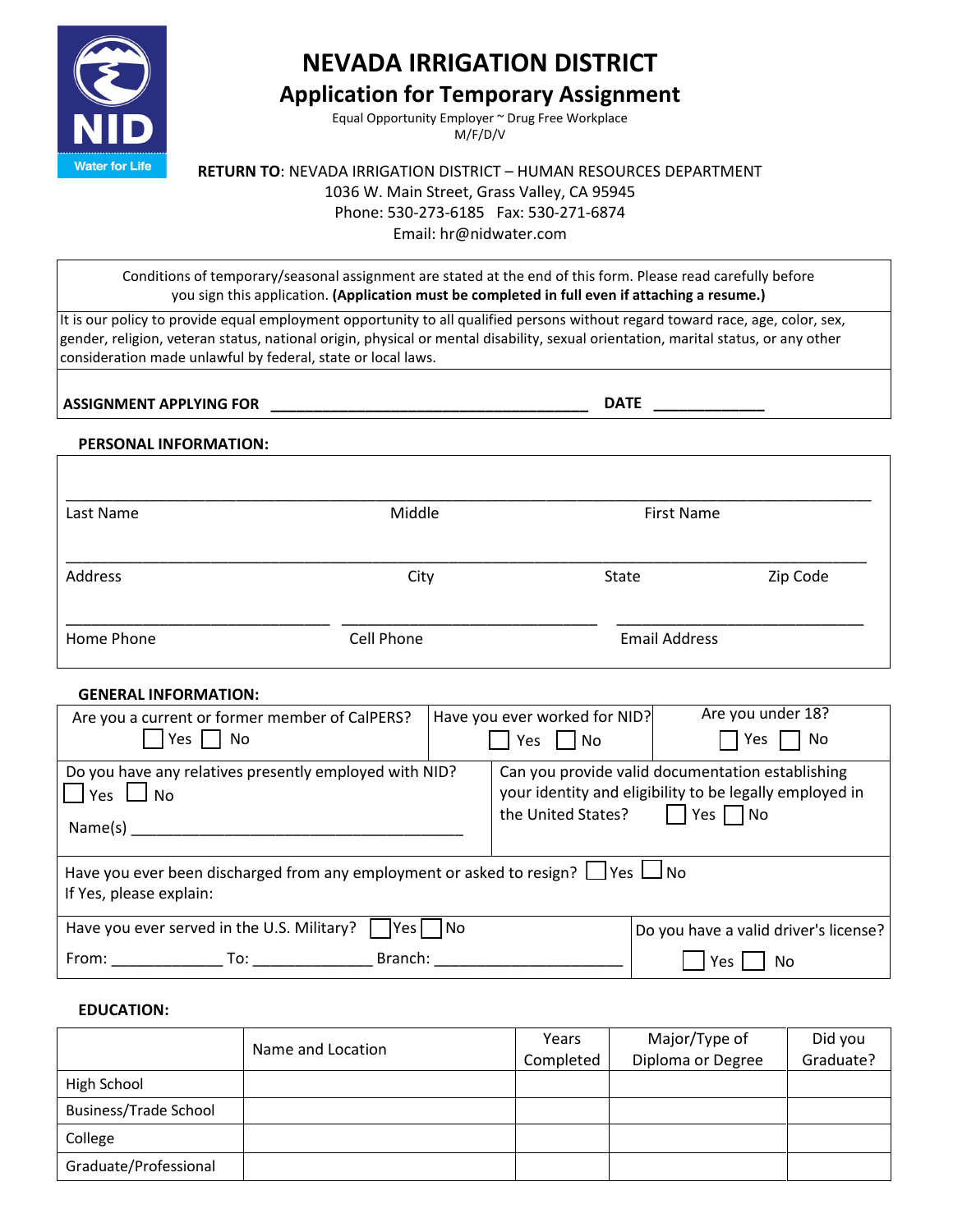### **EMPLOYMENT HISTORY:** Begin with your most recent Employment including any gaps of employment. **Do not write "Refer to Resume" (Attach additional sheets if necessary)**

| Position/Job Title:                  |
|--------------------------------------|
|                                      |
| Address:                             |
|                                      |
| Supervisor Name/Title:               |
|                                      |
|                                      |
|                                      |
|                                      |
|                                      |
| May We Contact? $\Box$ Yes $\Box$ No |
|                                      |

| Dates of Employment   | Position/Job Title:                  |
|-----------------------|--------------------------------------|
| To (Mo/Yr) $\_\_$     |                                      |
| Name of Employer:     | Address:                             |
| <b>Phone Number:</b>  | Supervisor Name/Title:               |
| Job Responsibilities: |                                      |
|                       |                                      |
| Reason for Leaving:   | May We Contact? $\Box$ Yes $\Box$ No |

| Dates of Employment   | Position/Job Title:                  |  |
|-----------------------|--------------------------------------|--|
|                       |                                      |  |
| Name of Employer:     | Address:                             |  |
|                       |                                      |  |
| Phone Number:         | Supervisor Name/Title:               |  |
|                       |                                      |  |
| Job Responsibilities: |                                      |  |
|                       |                                      |  |
|                       |                                      |  |
|                       |                                      |  |
| Reason for Leaving:   | May We Contact? $\Box$ Yes $\Box$ No |  |

| Dates of Employment   | Position/Job Title:                  |
|-----------------------|--------------------------------------|
| To (Mo/Yr) $_{-}$     |                                      |
| Name of Employer:     | Address:                             |
| Phone Number:         | Supervisor Name/Title:               |
| Job Responsibilities: |                                      |
|                       |                                      |
| Reason for Leaving:   | May We Contact? $\Box$ Yes $\Box$ No |